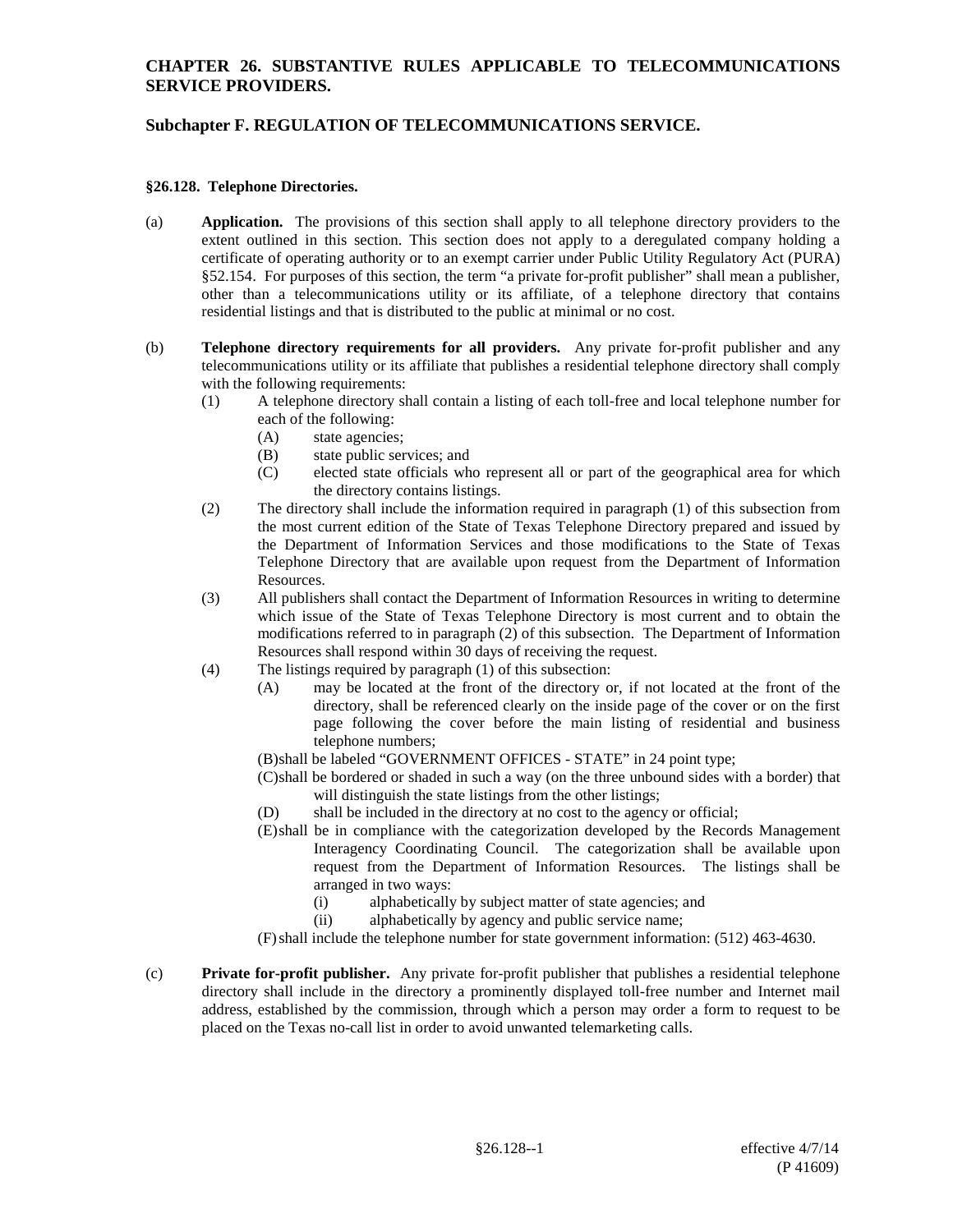#### **CHAPTER 26. SUBSTANTIVE RULES APPLICABLE TO TELECOMMUNICATIONS SERVICE PROVIDERS.**

## **Subchapter F. REGULATION OF TELECOMMUNICATIONS SERVICE.**

#### (d) **Additional requirement for telecommunications utilities or affiliates that publish telephone directories**.

- (1) A telecommunications utility or an affiliate of that utility that publishes a business telephone directory that is distributed to the public shall publish a listing of each toll-free and local telephone number of each elected official who represents all or part of the geographical area for which the directory contains listings.
- (2) A telecommunications utility or an affiliate of that utility that publishes and causes to be distributed to the public a residential or business telephone directory shall prominently list in the directory the following information: "The Specialized Telecommunications Assistance Program (STAP) provides financial assistance to help Texas residents with disabilities purchase basic specialized equipment or services needed to access the telephone network. For more information, contact the Texas Department of Assistive and Rehabilitative Services, the Office for Deaf and Hard of Hearing Services at (512) 407-3250 (Voice) or (512) 407-3251 (TTY) or www.dars.state.tx.us/dhhs/. This program is open to all individuals who are residents of Texas and have a disability."
- (e) **Requirements for telecommunications utilities found to be dominant.** This subsection applies to any telecommunications utility found to be dominant as to local exchange telephone service or its affiliate that publishes a directory on behalf of such telecommunications utility.
	- (1) **Annual publication.** Telephone directories shall be published annually. Except for customers who request that information be unlisted, directories shall list the names, addresses, and telephone numbers of all customers receiving local phone service, including customers of other certificated telecommunications utilities (CTUs) in the geographic area covered by that directory. Numbers of pay telephones need not be listed.
	- (2) **Distribution.** Upon issuance, a copy of each directory shall be distributed at no charge for each customer access line served by the telecommunications utility in the geographic area covered by that directory and, if requested, one extra copy per customer access line shall be provided at no charge. Notwithstanding any other law, a telecommunications provider or telecommunications utility may publish on its website a telephone directory or directory listing instead of providing for general distribution to the public of printed directories or listings. A provider or utility that publishes a telephone directory or directory listing electronically shall provide a print or digital copy of the directory or listing to a customer on request. If a provider or utility chooses to publish its telephone directory or directory listings electronically, it shall notify its customers that the first print or digital copy requested by a customer in each calendar year will be provided at no charge to the customer. A printed or digital copy of each directory shall be furnished to the commission. A telecommunications utility shall also distribute copies of directories pursuant to any agreement reached with another CTU.
	- (3) **Front cover requirements**. The name of the telecommunications utility, an indication of the area included in the directory, and the month and the year of issue shall appear on the front cover. Information pertaining to emergency calls such as for the police and fire departments shall appear conspicuously in the front part of the directory pages.
	- (4) **Required instructions**. The directory shall contain instructions concerning:
		- (A) placing local and long distance calls on the network of the telecommunications utility for which the directory is issued;
		- (B) calls to the telecommunications utility's repair and directory assistance services, and locations; and
		- (C) telephone numbers of the business offices of the telecommunications utility as may be appropriate to the area served by the directory.